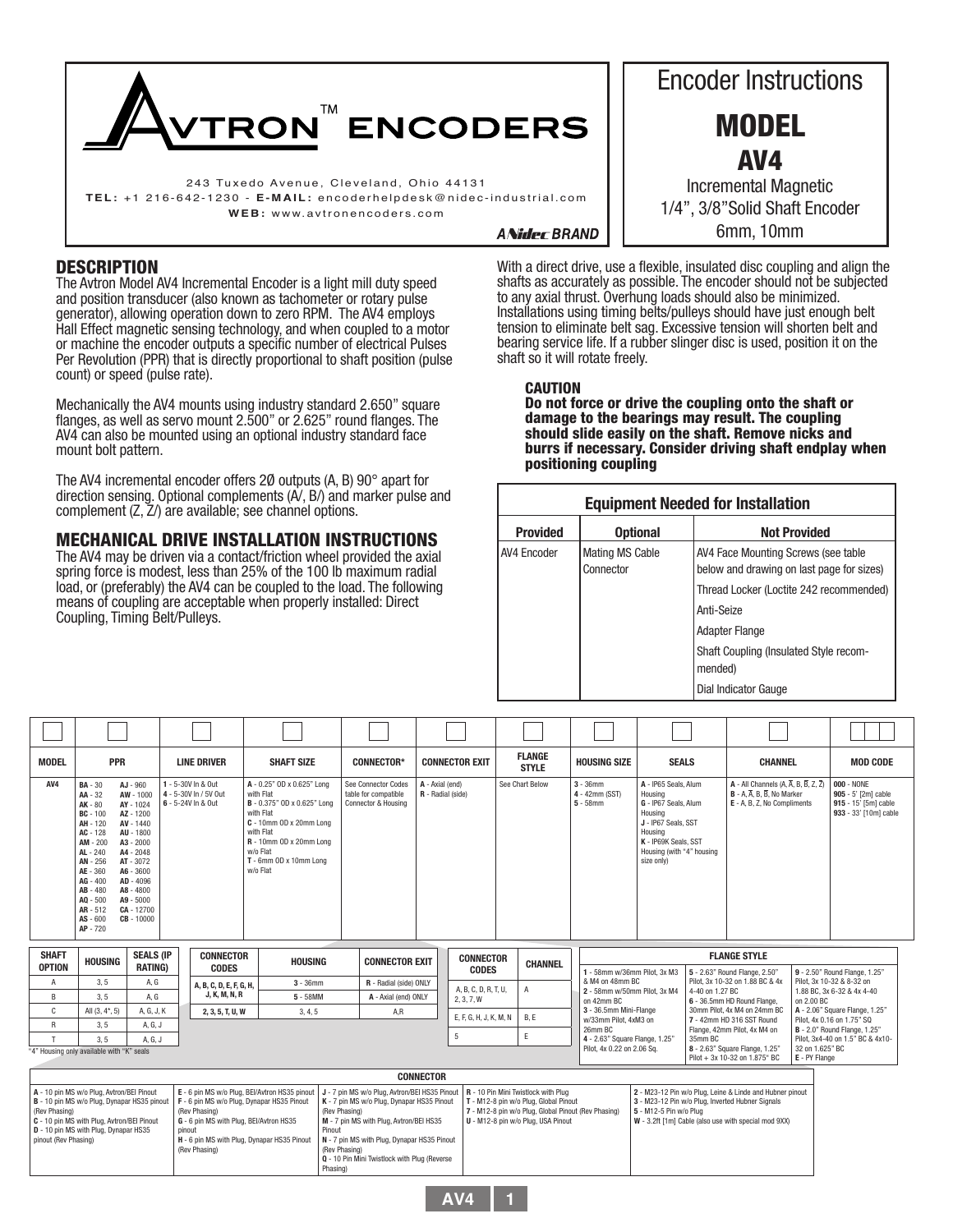- 1) Apply anti-seize compound to inner circumference of coupling (both motor and encoder side).
- 2) Loosen set screws in coupling and apply thread locker to set screws.
- 3) Place coupling on motor/load shaft, inserting to depth per manufacturer's instructions.
- 4) Attach coupling to motor/load shaft using set screws per manufacturer's instructions.
- 5) Slide encoder shaft into other side of coupling. DO NOT FORCE.
- 6) Ensure face on mounting flange matches and aligns with encoder face precisely.
- 7) Apply thread locker to face mounting screws or flange mounting bolts.
- 8) Align bolt holes of encoder and flange, thread in screws.
- 9) Tighten set screws on encoder side of coupling. (is there a torque spec?)

### WIRING INSTRUCTIONS

E. Vibration Resitance

 $. \leq$  10 g<br>(10 Hz – 1000 Hz, EN 60068-2-6)

CAUTION<br>Be sure to remove power before wiring the AV4 Encoder. Be sure to ground the cable shield: It can be connected to case ground at the encoder, or grounded at the receiving device, but should not be grounded on both ends.

If necessary, case ground can also be provided through a separate wire. (Not available for 6-pin connectors: options "E", "F", "G", "H"). Be certain not to ground the case ground wire if the encoder is already grounded by mechanical mounting or coupling. For bidirectional operation of the AV4 Encoder, proper phasing of the two output channels is important. For models with A and B output channels Phase A leads Phase B for clockwise shaft rotation as viewed from the rear of the encoder for the standard wiring options. Follow instructions under corrective installation as needed to reverse the direction of output or purchase AV4 with reverse phasing (options "B", "D", "F", "H", "K", "N").

## CORRECTIVE ACTION FOR PHASE REVERSAL

- 
- 1) Remove power.<br>2) Exchange wires on cable, either at encoder cable end, or at
	-
- 2) Exchange wires on cable, either at encoder cable end, or at<br>speed controller end (but not both):<br>a.) Single Ended 2-Phase Wiring (see wiring diagram)<br>Exchange A and B at the user end of the wires.<br>b.) Differential 2-Pha
- 3) Apply power.
- 4) Verify encoder feedback is correct, using hand rotation of shaft, or jog mode of the speed controller.

Interconnecting cables specified in the wire selection chart below are based on typical applications. Refer to the system drawing for specific cable requirements where applicable. Physical properties of cable such as abrasion, temperature, tensile strength, solvents, etc., are dictated by the specific application. General electrical requirements are: stranded copper, 22 thru 16 gauge, each wire pair individually shielded with braid or foil with drain wire, 0.05 uF maximum total mutual or direct capacitance, outer sheath insulator. See Wire Selection Chart below for some suggested cables. \*Maximum cable length (and line driver selection) is limited by several factors: line driver protection, maximum RPM, PPR, output voltage and cable capacitance.

| <b>ELECTRICAL</b>                                                                                                                   |                     |                                  |                                 |                                              |
|-------------------------------------------------------------------------------------------------------------------------------------|---------------------|----------------------------------|---------------------------------|----------------------------------------------|
| A. Operating Power (Vin)                                                                                                            |                     |                                  |                                 | <b>OUTPUT OPTIONS</b>                        |
| 1. Volts  See Line Driver Options                                                                                                   |                     |                                  |                                 |                                              |
| 2. Current ≤140mA @ 5V DC, ≤70mA @ 10V DC,<br>$\leq$ 40mA @ 24V DC                                                                  |                     |                                  | $\overline{1}$                  | 4                                            |
| <b>B. Output Format</b>                                                                                                             |                     |                                  |                                 |                                              |
| 1.20 & Comp See Channel Options (A, A/, B, B/<br>Z.Z/ available)                                                                    | <b>Output Type</b>  |                                  | <b>Differential Line Driver</b> | <b>Differential Line Driver.</b><br>5V fixed |
| C. Signal Type  Incremental, Square Wave 90° ± 4.5°<br>electrical                                                                   |                     |                                  |                                 |                                              |
| D. Direction Sensing  Phasing with respect to rotation as<br>viewed from the back of the encoder                                    | <b>Line Driver</b>  |                                  | IC-HD <sub>2</sub>              | IC-HD <sub>2</sub>                           |
| (non-shaft side).<br>Connector options "A", "C", "E", "G", "J", "M", "R", "T", "U", "W",<br>"2", "5"<br>ØA leads ØB for CW rotation | Voltage Input (Vin) |                                  | 5-30V in & out                  | 5-30V in / 5V out                            |
| (Std. phasing).<br>Connector options "B", "D", "F", "H", "K", "N", "U", "3"                                                         |                     | <b>Reverse Polarity</b>          | yes                             | yes                                          |
| ØA leads ØB for CCW rotation<br>(Reverse phasing).                                                                                  |                     |                                  |                                 |                                              |
| E. Max Frequency                                                                                                                    |                     | <b>EMC: Emitted Interference</b> | DIN EN 61000-6-4                | DIN EN 61000-6-4                             |
| Response 1MHz                                                                                                                       | Protection          |                                  |                                 |                                              |
|                                                                                                                                     |                     | <b>EMC: Noise Immunity</b>       | DIN EN 61000-6-2                | DIN EN 61000-6-2                             |
| <b>MECHANICAL</b>                                                                                                                   |                     |                                  |                                 |                                              |
| A. Speed 3,000-12,000 Max RPM<br>(consult factory)                                                                                  |                     | <b>Short Circuit</b>             | yes                             | yes                                          |
| B. Max Shaft Load  Axial 40 N, Radial 110 N                                                                                         |                     |                                  | 5V 500' [150m]                  |                                              |
| C. Shaft Diameter 1/4", 3/8", 6mm, 10mm<br>D. Starting Torque ≤5 Ncm @ 20°C (7.1 oz-in @ 68°F)                                      |                     | <b>Max Cable Length</b>          | 12V 250' [75m]<br>24V 100' [30] | 500' [150m]                                  |
| E. Weight320g nom (varies by configuration)                                                                                         |                     |                                  |                                 |                                              |
| <b>ENVIRONMENTAL</b>                                                                                                                |                     |                                  |                                 |                                              |
| A. Operating<br>Temperature -40 °C (-40 °F) - +85 °C (+185 °F)<br>B. Humidity98% RH, non-condensing<br>C. Shock Resistance ≤ 100 g  |                     |                                  |                                 |                                              |
| D. Permanent Shock ≤ 10 g<br>(half sine 16 ms, EN 60068-2-29)                                                                       |                     |                                  |                                 |                                              |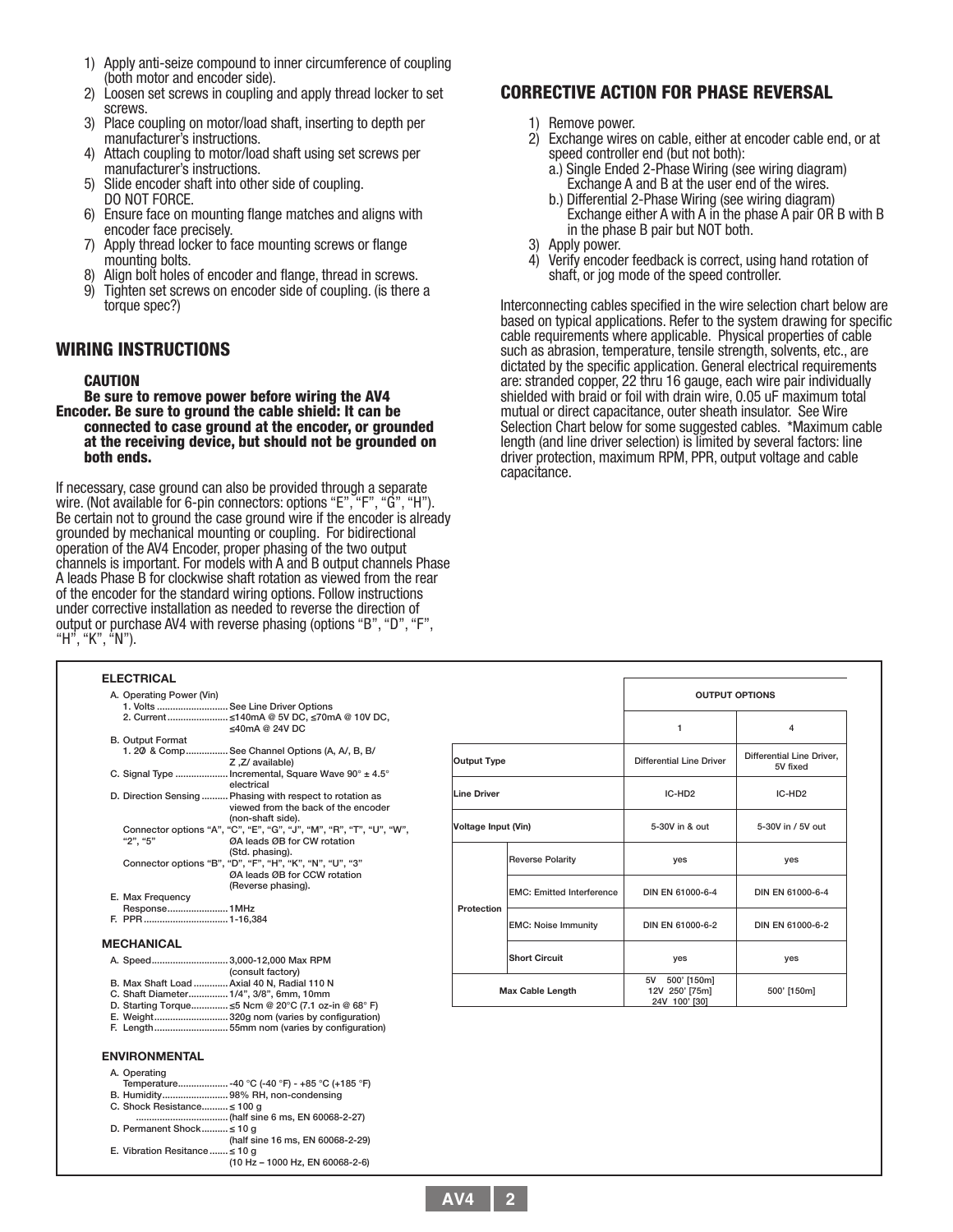# **WIRING DIAGRAMS**

Line Driver (Output Option 1, 4)

DIFFERENTIAL TWO PHASE WIRING APPLICATIONS, With or Without Marker

| Pinout            |                              |                                               |                                              |                                              |                                    |                                                         |                              |            |
|-------------------|------------------------------|-----------------------------------------------|----------------------------------------------|----------------------------------------------|------------------------------------|---------------------------------------------------------|------------------------------|------------|
| Connector         | Option<br>"W"<br>(Cable)     | Option<br>"A", "B", "C", "D"<br>$(10-Pin MS)$ | Option<br>"E", "F", "G", "H"<br>$(6-Pin MS)$ | Option<br>"J", "K", "M", "N"<br>$(7-Pin MS)$ | Option<br>"R"<br>(mini Twist-lock) | Option<br>"2", "3"<br>(M23-12 Pin)                      | Option<br>"T"<br>(M12-8 Pin) |            |
| Channels          | A<br>A, A/<br>B, B/<br>Z, Z/ | A<br>A, A/<br>B, B/<br>Z, Z/                  | B<br>A, A/<br>B, B/                          | B<br>A, A/<br>B, B/                          | A<br>A, A/<br>B, B/<br>Z, Z/       | $\mathsf{A}$<br>A, A/<br><b>B</b> , <b>B</b> /<br>Z, Z/ | A<br>A, A/<br>B, B/<br>Z, Z/ | Ref Signal |
|                   | GREEN                        | Α                                             | E                                            | Α                                            | A                                  | 5                                                       | 3                            | Α          |
|                   | YELLOW                       | H                                             | C                                            | C                                            | H                                  | 6                                                       | 4                            | A/         |
|                   | GRAY                         | В                                             | D                                            | В                                            | B                                  | 8                                                       | 5                            | В          |
| Encoder<br>Wiring | PINK                         |                                               | F.                                           | E                                            |                                    | $\mathbf{1}$                                            | 6                            | B/         |
|                   | <b>BLUE</b>                  | C                                             | $\overline{\phantom{a}}$                     | $\overline{\phantom{a}}$                     | C                                  | 3                                                       |                              | Z          |
|                   | <b>RED</b>                   |                                               | $\overline{\phantom{a}}$                     | ٠                                            | K                                  | $\overline{4}$                                          | 8                            | Z/         |
|                   | <b>BROWN</b>                 | D                                             | B                                            | D                                            | D                                  | 12                                                      | $\overline{2}$               | $+V$       |
|                   | <b>WHITE</b>                 | F                                             | Α                                            | F.                                           | F.                                 | 10                                                      | 1                            | COM/GND    |
|                   | SHIELD                       |                                               |                                              |                                              |                                    |                                                         |                              |            |

### Line Driver (Output Option 1, 4)

SINGLE ENDED TWO PHASE WIRING APPLICATIONS, WITH OR WITHOUT MARKER

|                   |                                          |                                              | Pinout                                       |                              |            |
|-------------------|------------------------------------------|----------------------------------------------|----------------------------------------------|------------------------------|------------|
| Connector         | Option<br>"W"<br>(Cable)                 | Option<br>"E", "F", "G", "H"<br>$(6-Pin MS)$ | Option<br>"J", "K", "M", "N"<br>$(7-Pin MS)$ | Option<br>"5"<br>(M12-5 Pin) |            |
|                   | A                                        | E                                            | E                                            | E                            |            |
| Channels          | A, A/^<br>$B, B/\wedge$<br>$Z, Z/\wedge$ | А,<br>В,<br>Z                                | А,<br>В,<br>Z                                | А,<br>В,<br>Z                | Ref Signal |
|                   | GREEN                                    | A                                            | A                                            | 4                            | Α          |
|                   | <b>YELLOW</b>                            |                                              |                                              |                              | A/         |
|                   | <b>GRAY</b>                              | B                                            | B                                            | $\overline{2}$               | B          |
|                   | <b>PINK</b>                              |                                              |                                              |                              | B/         |
| Encoder<br>Wiring | <b>BLUE</b>                              | C                                            | C                                            | 5                            | Z          |
|                   | <b>RED</b>                               |                                              |                                              |                              | Z/         |
|                   | <b>BROWN</b>                             | D                                            | D                                            | $\mathbf{1}$                 | $+V$       |
|                   | <b>WHITE</b>                             | F                                            | F                                            | 3                            | COM/GND    |
|                   | SHIELD                                   |                                              |                                              |                              |            |

^ Marker N/A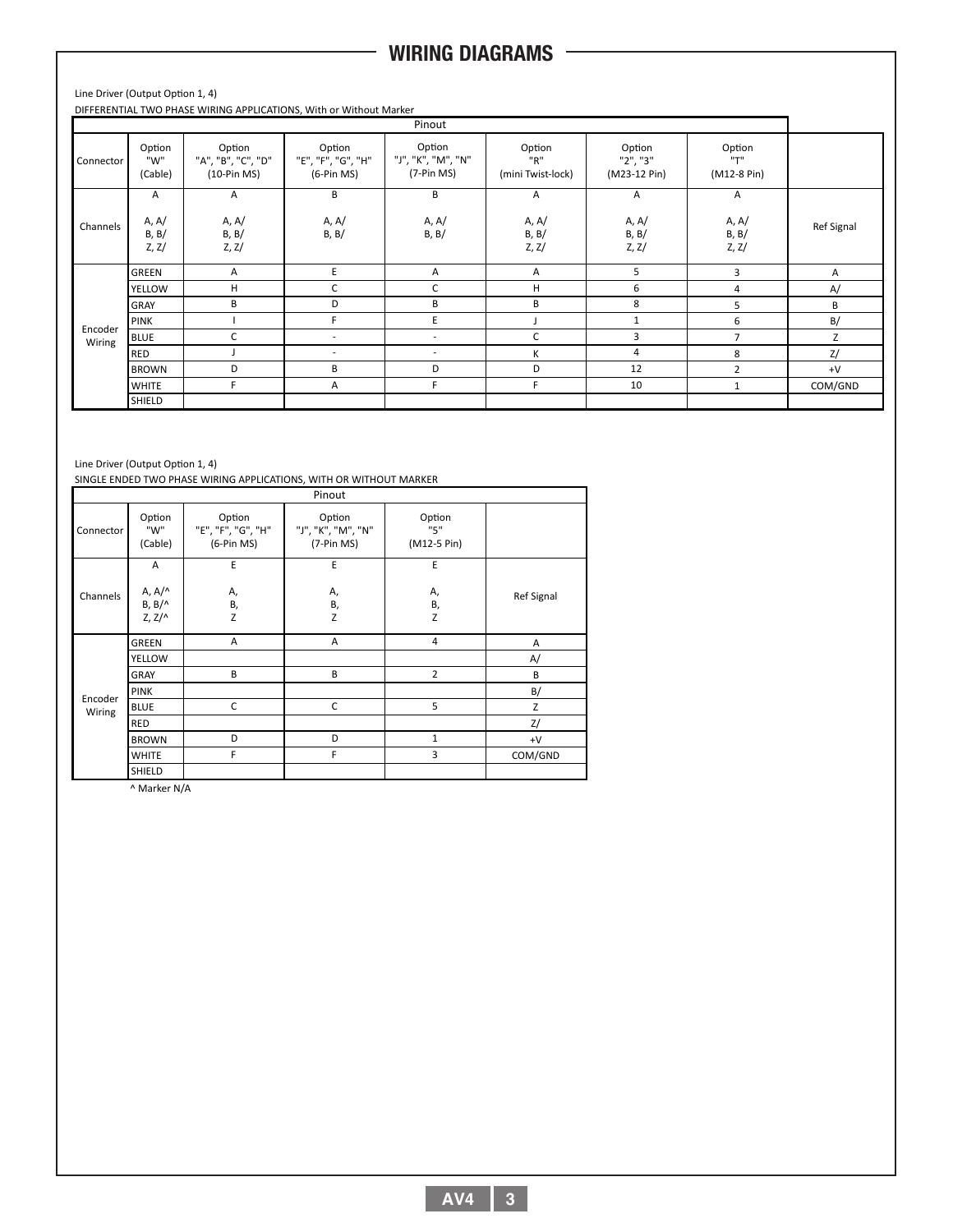